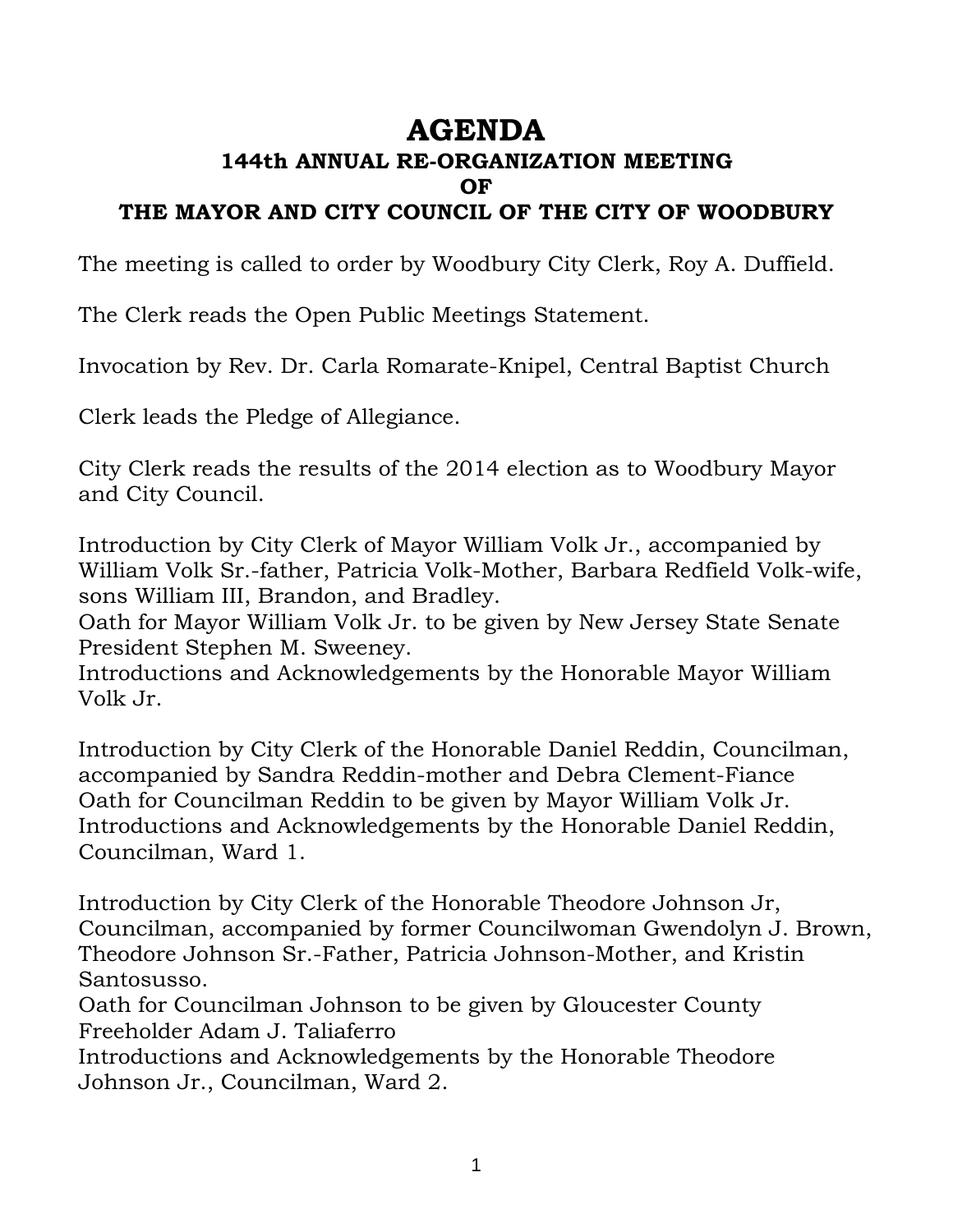Introduction by City Clerk of Honorable Jessica Floyd, Councilwoman, accompanied by Patricia Seagraves-Mother, David Floyd-Husband, children Nolan, Charlie, and Penny.

Oath for Councilwoman Floyd to be given by Gloucester County Deputy Freeholder Director Joe Chila.

Introductions and Acknowledgements by the Honorable Jessica Floyd, Councilwoman, Ward 3.

Roll Call by the City Clerk:

Councilpersons: Heather Tierney, Dave Swanson, Jessica Floyd, Ted Johnson, Bill Fleming, Tracey Parker, Daniel Reddin, Danielle Carter, David Trovato; Mayor William Volk, Jr.

Clerk calls for Nomination of Council President and vote. Introduction and swearing in of Council President by Congressman Donald Norcross First Congressional District.

#### **COUNCIL PRESIDENT INTRODUCES HONORED GUESTS**

President of Council delivers annual message.

Council President appoints Council Committees.

Council members provide annual thoughts and messages, as desired

#### **RESOLUTIONS**

(If there are no objections, Resolutions #15-01 through 15-36 will be offered as a consent agenda for Council's consideration.)

- #15-01 Resolution Ratifying and Confirming Motion Fixing Time of the Annual Meeting of the Mayor and Council of the City of Woodbury for the Year 2015
- #15-02 Resolution Establishing the Rules and Regulations of the City of Woodbury for the Year 2015
- #15-03 Resolution Designating a President "Pro Tempore" of the City Council of the City of Woodbury With Full Authority to Act in All Matters as the President During Periods of Absence from the City of Council President (David Swanson)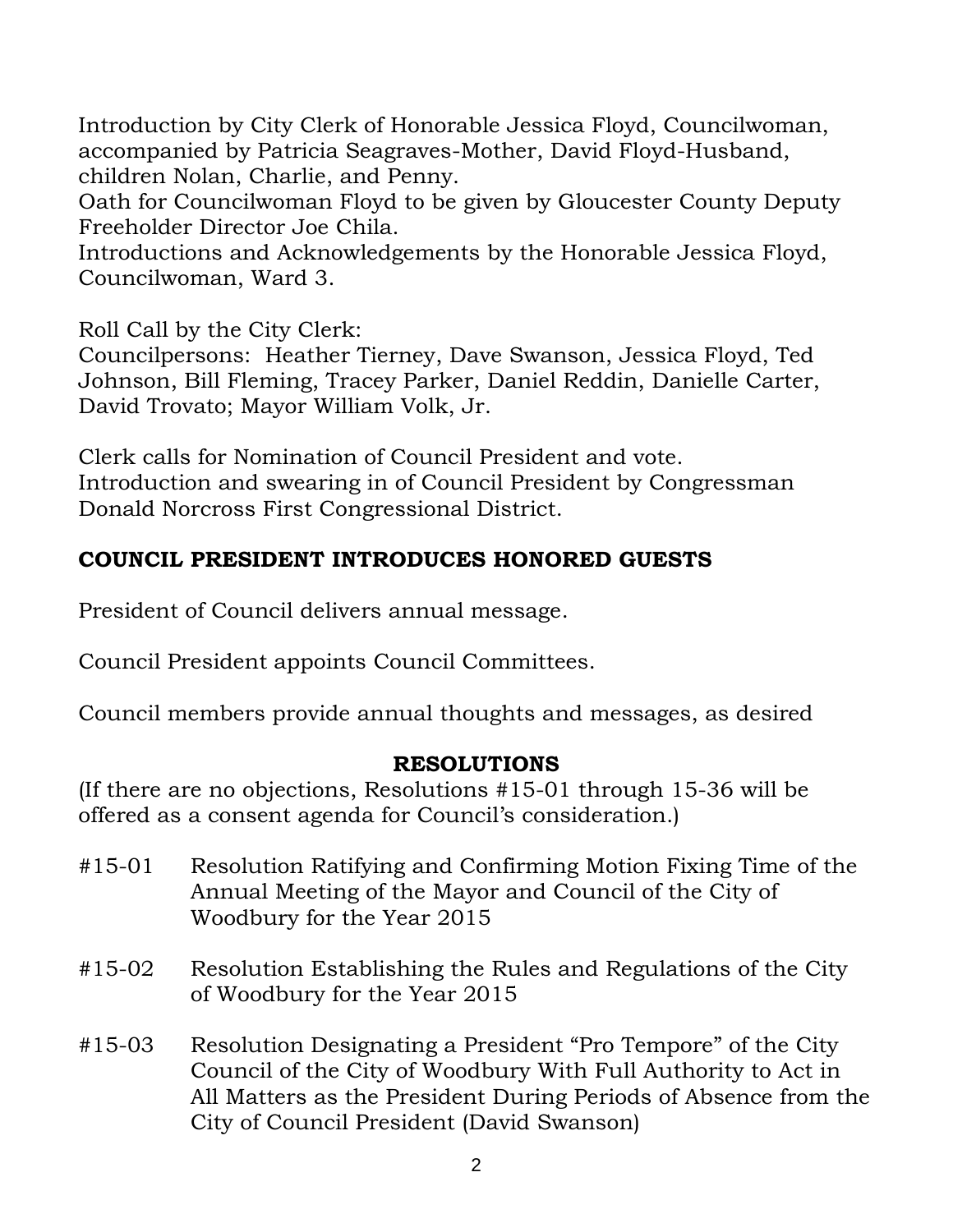- #15-04 Resolution to Adopt a Temporary Budget for the Year 2015
- #15-05 Resolution Establishing the Schedule of Regular Meetings of City Council of the City of Woodbury for the Legislative Year 2015
- #15-06 Resolution Fixing the Sum to be Charged for Notice of Public Meetings
- #15-07 Resolution Designating Depositories of Funds of the City of Woodbury (Fulton Bank, PNC Bank, and Colonial Bank)
- #15-08 Resolution Designating the South Jersey Times and the Courier Post as the Official Newspapers for Notices of Public Meetings
- #15-09 Resolution Appointing Tax Search Officer for the City of Woodbury [Lorraine Reeves]
- #15-10 Resolution Appointing Grant Coordinator and Grant Treasurer for the City of Woodbury [Robert Law]
- #15-11 Resolution Appointing Signatories for Banking Institutions [Robert Law, Michael Theokas, Lorraine Reeves, William Volk]
- #15-12 Resolution Appointing Housing Inspectors for the City of Woodbury [Brian Bosworth and John Leech]
- #15-13 Resolution Appointing Assistant Building Inspector for the City of Woodbury [John Leech]
- #15-14 Resolution Appointing Members to the City of Woodbury Board of Health [Marion Harris]
- #15-15 Resolution Appointing Councilperson to the Planning Board of the City of Woodbury [David Trovato]
- #15-16 Resolution Designating a Director for the Woodbury Public Library [Jean Wipf]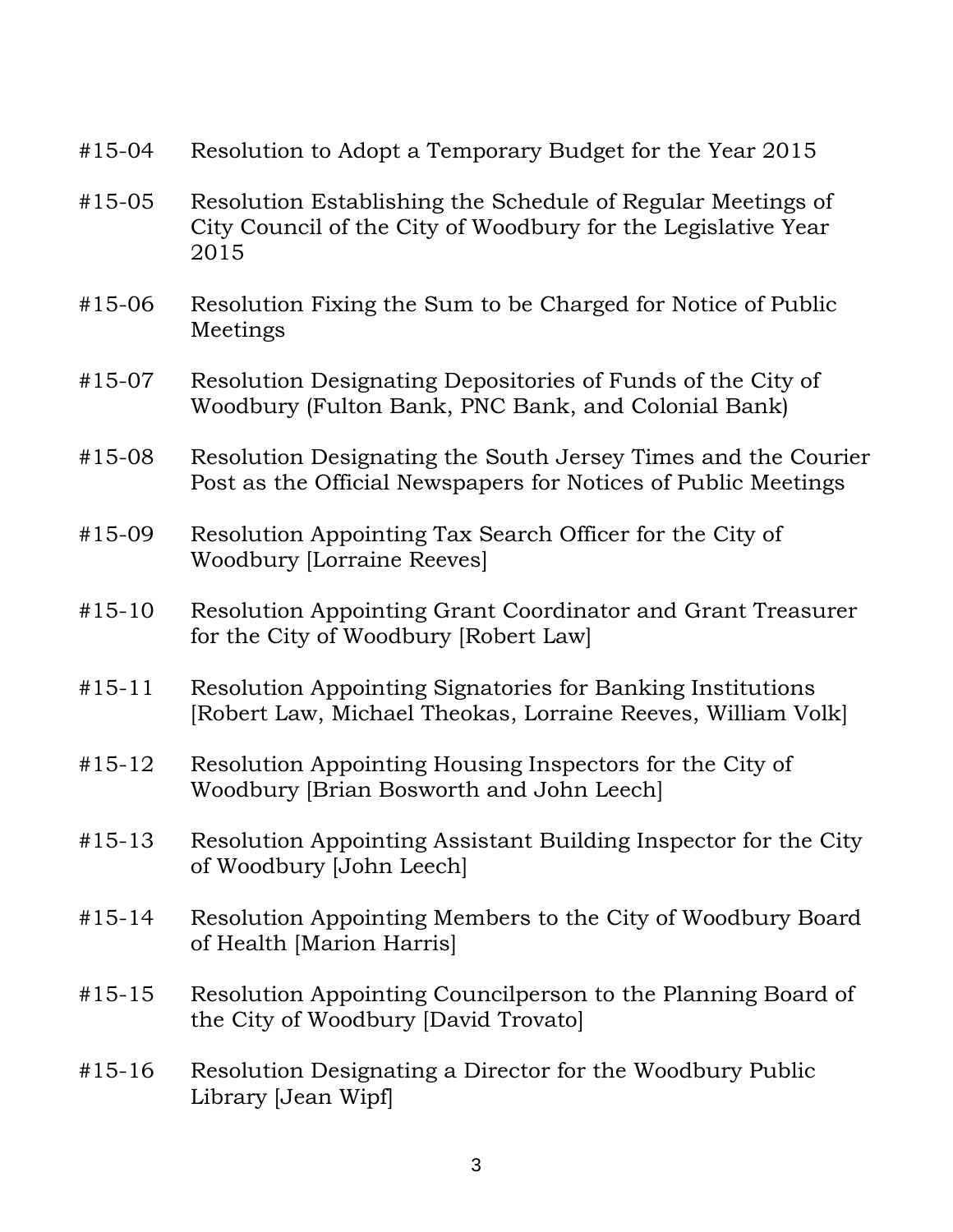#15-17 Resolution Appointing Assistant Municipal Finance Officers for the City of Woodbury [Joy Dreyer and Marion Harris] #15-18 Resolution Appointing Planning/Zoning Board Administrator for the City of Woodbury [Brian Bosworth] #15-19 Resolution Appointing Zoning Officer for the City of Woodbury [John Leech] #15-20 Resolution Fixing Interest Rate for Delinquency in Payment of Taxes and/or Water and Sewer Billings and Fixing the Rate of Interest to be Charged on Assessment Installments #15-21 Resolution Appointing Fund Commissioner for the Municipal Joint Insurance Fund [Robert Law] #15-22 Resolution Appointing an Alternate Fund Commissioner for the Municipal Joint Insurance Fund [Michael Theokas] #15-23 Resolution Appointing a Safety Coordinator for the Municipal Joint Insurance Fund (Kelli Marro) #15-24 Resolution to Adopt a Cash Management Plan and Internal Control Procedures #15-25 Resolution Designating a Solicitor and Foreclosure Attorney for the City of Woodbury [Angelini, Viniar & Freedman, L.L.P./James Pierson, Esq.] #15-26 Resolution Appointing an Auditor for the City of Woodbury [Bowman and Company LLP/Michael Cesaro] #15-27 Resolution Appointing an Engineer for the City of Woodbury [Federici and Akin] #15-28 Resolution Appointing Bond Counsel for the City of Woodbury [Parker, McKay, PA/Phil Norcross, Esq. and Jeff Winitsky, Esq.] #15-29 Resolution Appointing Computer Consulting Services for the City of Woodbury Police Department [All Covered IT Services]